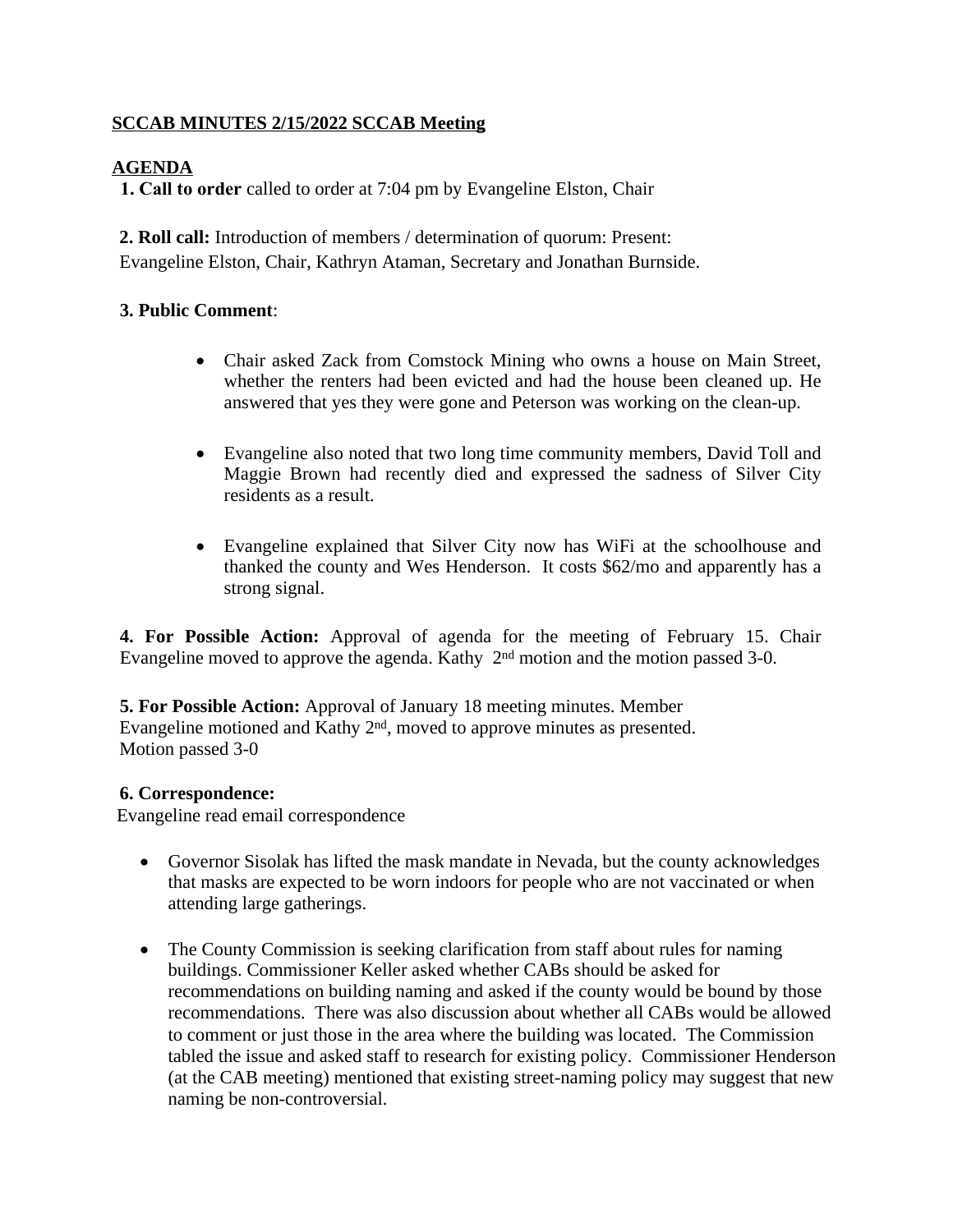- Commissioner's meetings are now available on UTube.
- There are still County Board openings, including Parks and Recreation, which is of special interest to Silver City.
- Free Covid tests are now available to the public at 5 Pine Cone Road 8-5 daily.

## **7. Reports:**

Lyon county Board opening: There are several board openings in the county.

## Commissioners County Officials:

Wes Henderson reported on County Commission news.

- The building naming issue was discussed above in Public Comment.
- The issue of a second bridge in Dayton was also discussed; one on Chavez Rd., one on Cardelli Rd. The funding for the bridge would come from the federal government. They are holding a meeting in Dayton in April or May for feedback on the locations and conditions on approval of associated road network development. No decisions were made.
- Commissioner Henderson also shared a list of proposed projects to be funded with ARPA funds. The criteria for use of ARPA funds has recently been relaxed, and Silver City is listed as having a need for replacement of a border around the play area and a swing set. The list will be discussed at the Parks Dept meeting next Thursday  $(17<sup>th</sup>)$  but it is likely no final decision will be made at that time. Silver City will agendize discussion of priority for Park improvements in Silver City, i.e. fence repair or cemetery plan (?).
- The City of Fernley is asking the County for support in an appeal to the BOR who plans to line a drainage canal to alleviate flooding, but residents rely on the water that seeps from the drainage to the water table.
- The Commission may consider banning cannabis consumption in cities. There is a NRS ordinance for the length of time political signs can be displayed.
- The state is considering to request a change in the length of time signs can be displayed due to changes in election procedures. Bill drafts have to be submitted by Sept. 1.
- New legislation is being considered to change the tax money awarded to counties from the state. Lyon currently has a guaranteed base amount due to smaller population, now that Lyon County has grown so this formula may be changed.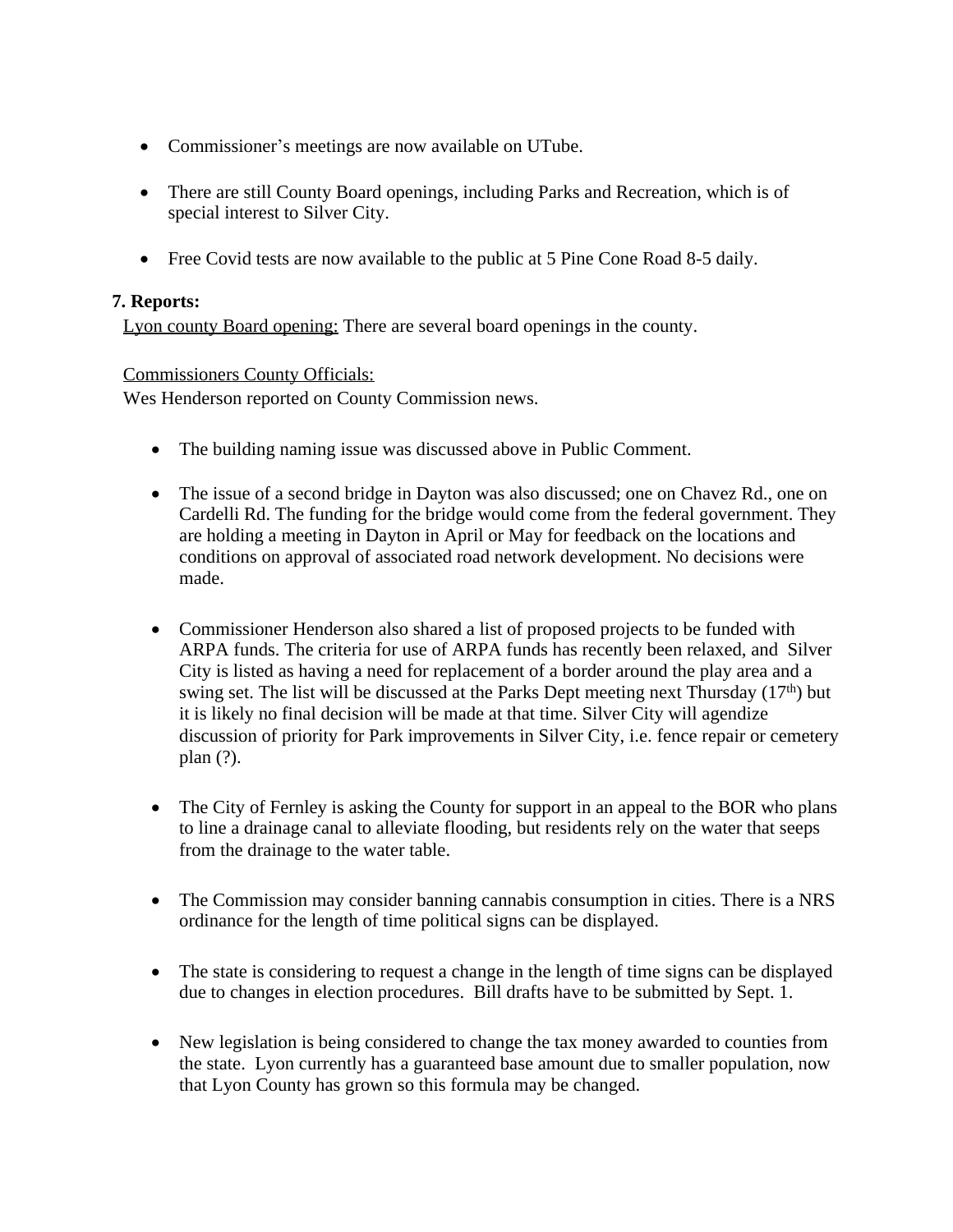The county is considering a new ordinance to accommodate the construction of tiny houses (both house size and lot size changes).

### The Lyon County Planning Commission – None

### Lyon County Sheriff's Dept. None

#### Silver City Vol Fire Dept.:

Noel announced that Silver City is still looking for new volunteers. They meet the first Monday of each month. The Fire Department is planning to organize a town photo, since we haven't done one in so long. They are also planning a barbeque in lieu of the Fireman's Ball in honor of Silver City residents and friends who have recently passed away.

### Lyon County Parks & Recreation: None

Silver City Arts Group: A hard copy of the SC Arts Calendar will be provided to all residents. The Coffee House will start up in March, first Wed. 7pm.

. Cemetery Committee: Erich reported that the county dug some backhoe trenches to evaluate the potential of the two potential expansion areas. They recommend the use of the "slope" area just east of the road into the cemetery. It would be a complex project and the county has a bid of \$8000 to prepare a construction plan. Silver City will put an item on next month's agenda to request that money from the available ARPA funds (perhaps diverted from the planned park project) be used for the planning effort.

**8. For discussion and possible action:** Upcoming CAB training. Erin Lopez reports that she is collecting data on dates and time preferences from the CABs.

**9. For discussion and possible action: Silver City CAB Board new member and vacancies –Welcome** Jonathan Byrnside to the Board. Jonathan was elected Secretary and Kathy was elected Vice Chair. Kathy will apply to the Central Lyon Parks and Recreation Board.

**10. For discussion and possible action: Cemetery Committee update and Cemetery expansion project with Lyon County. (Erich Obermayr).** Erich reported that the county dug some backhoe trenches to evaluate the potential of the two potential expansion areas. They recommend the use of the "slope" area just east of the road into the cemetery. It would be a complex project and the county has a bid of \$8000 to prepare a construction plan. Silver City will put an item on next months agenda to request that money from the available ARPA funds (perhaps diverted from the planned park project) be used for the planning effort.

### **10. Chair/Member Comments**. **For Possible Action.**

Vange: Thank you to Jonathan for agreeing to serve on the board.